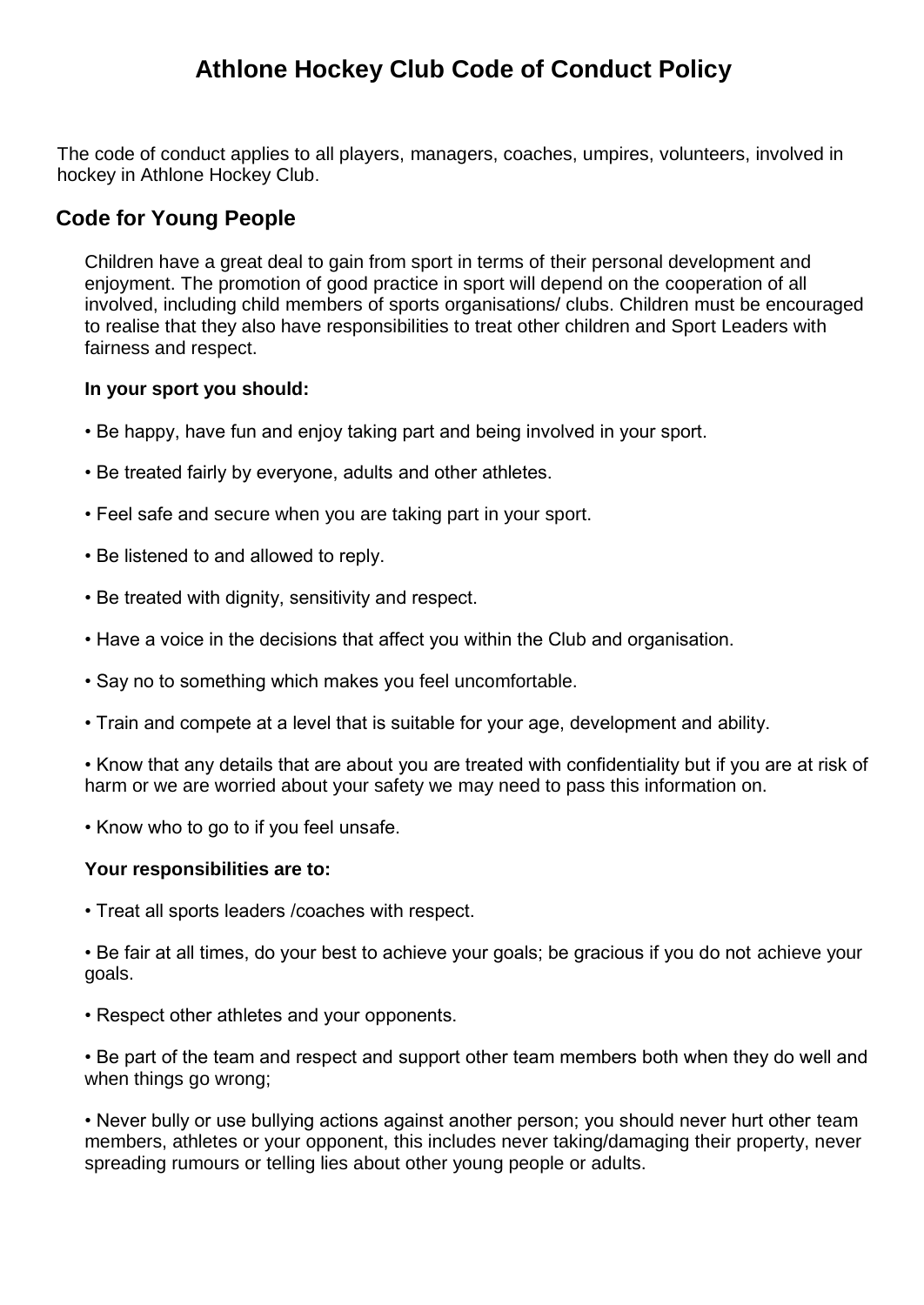• Keep to rules and guidelines set by your National Governing Body of Sport, the Region and your Club and make sure you understand the rules e.g. if you play a team sport what contact is allowed.

• Take part in your sport without cheating; you are responsible for not cheating and must not allow others to force you to cheat.

• Listen to and respect decisions made by others; if you feel unjustly treated you can talk to your Club Children's Officer or your parents;

• Behave in a manner that is respectful towards your organisation and your club.

• Wear appropriate safety equipment i.e. a mouthguard and shinguards

• Never use violence or bad language; do not shout or argue with leaders, team mates or opposition – talk to someone if you are upset or angry or if someone has caused you to be upset or angry.

• Talk with your Coach or Club Children's Officer if you have any difficulties or do not understand something - you should never keep secrets about any person who may have caused you harm or has made you feel upset.

• Do not, or allow others to make you, try or take banned substances to improve your performance.

### **Code for Parents/Carers**

Parents /Carers play a key role in the promotion of an ethical approach to sport and young people's enjoyment in sport. Parents /guardians therefore need to be aware, informed and involved in promoting the safest possible environment for children to enjoy their participation in sport. Sports Leaders need the support of parents /guardians in conveying the Safe, Fun and Fair Play message. You should help and support the implementation of best practice policies in your child's /children's Club by following the guidance below.

• Become members of the Club and contribute your time and effort in the daily running of the Club; no club can operate successfully and safely without the help of volunteers.

• Understand and ensure your child/children abide by the Code.

• Be available for specified duties if and when required; some duties are mandatory and form part of procedures for safeguarding your children; some will be at the request of the Club.

• Have an awareness of and respect for Leaders and other adults and their roles within the Club.

• If you wish to raise an issue with a Leader this should be addressed with the Leader in an appropriate manner and not in front of children and young people

• Respect and abide by the decisions made by the Committee and other Leaders, these should be made in the best interests of the children in the Club.

• Understand the complaints process and follow the proper procedure if you feel unjustly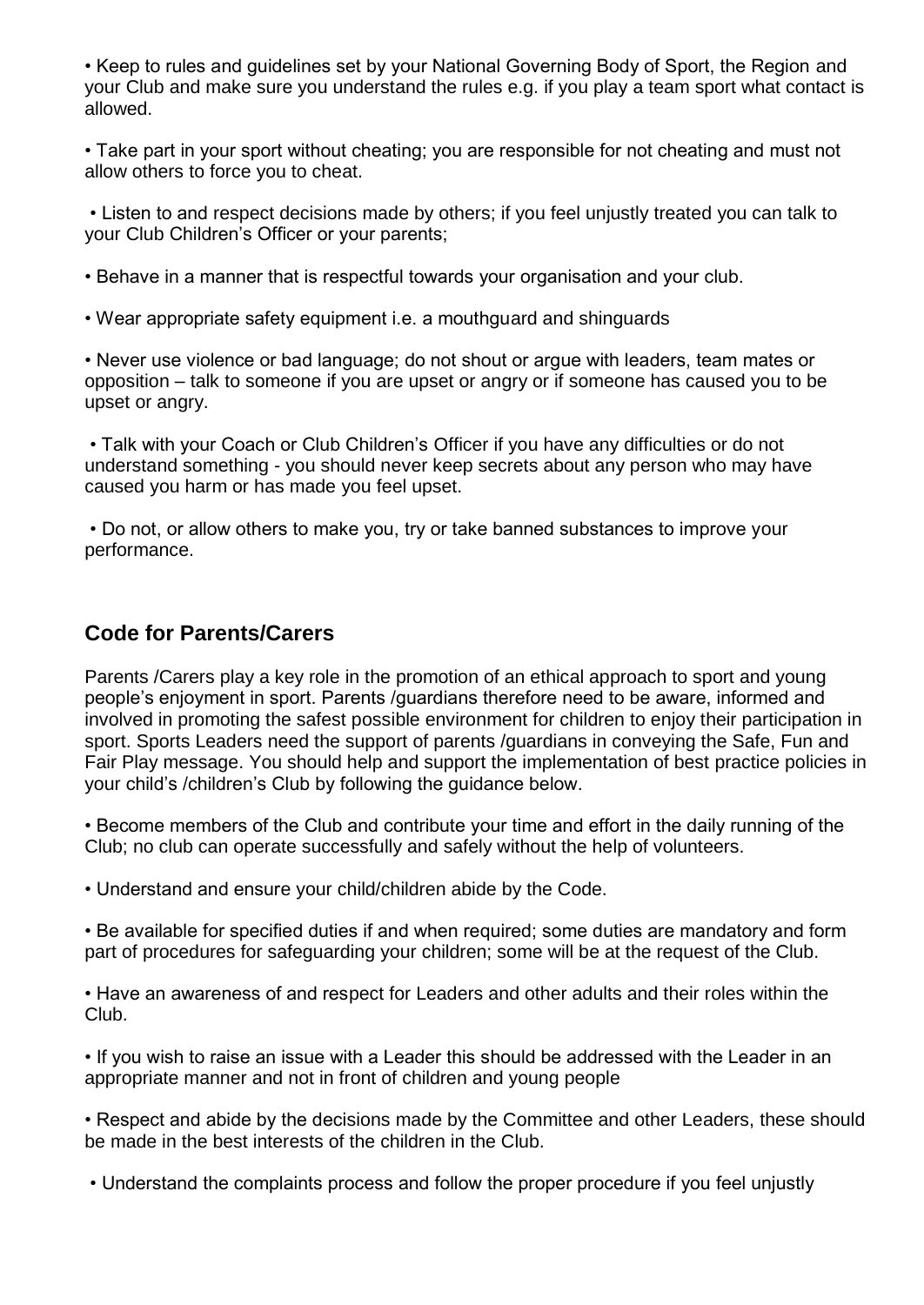treated, with the knowledge that any complaint will be dealt with effectively and confidentially.

• Know your child's training and/or competitive programme, and accept it is your responsibility for delivering and collecting your child/children. Parents /carers should ensure they do not leave their child/children waiting unsupervised at any time.

• Ensure the environment is safe and enjoyable for your child/children, in particular that your child wears a mouthguard and shinguards when playing hockey

• Promote fair play and the positive aspects of sport.

• Be a role model for your children and young people by maintaining the highest standards of personal conduct and respectful behaviour in any activity related to the sports club/organisation.

• Allow your child to focus their efforts and success in terms of their goals rather than winning being the main objective.

• Promote participation for children that is fun, safe and in the spirit of fair play

• Ensure appropriate leaders are informed regarding any absenteeism, medical conditions or other relevant matters concerning your child.

• Arrange an appropriate time and place for discussing any matter with leaders and coaches; communication should not take place whilst leaders and coaches are in a position of supervision or responsible for other young people.

• You should have the opportunity to put forward suggestions and comments.

• Provide the Club with appropriate information in relation to your child to ensure their safe inclusion in the club and with emergency contact information and to be reasonably available in case of emergency.

• Abide by the procedures and policies in this document especially with regard to the use of smartphones, any type of camera and videoing equipment.

• Be aware and abide by the safeguarding policy, the rules and constitution of your organisation and the rules and constitution of your own Club.

### **Code for Sport Leaders**

Sport Leaders play a vital role in children's sport. Sports organisations and sports groups should ensure that the work of Sport Leaders which occurs mainly on a voluntary basis, is guided by this safeguarding guidance and best practice whilst also recognising that they are entitled to obtain a healthy sense of achievement and satisfaction through their involvement in children's sport.

In order to act as a role model and to promote their safety and the safety of young people Sport Leaders should: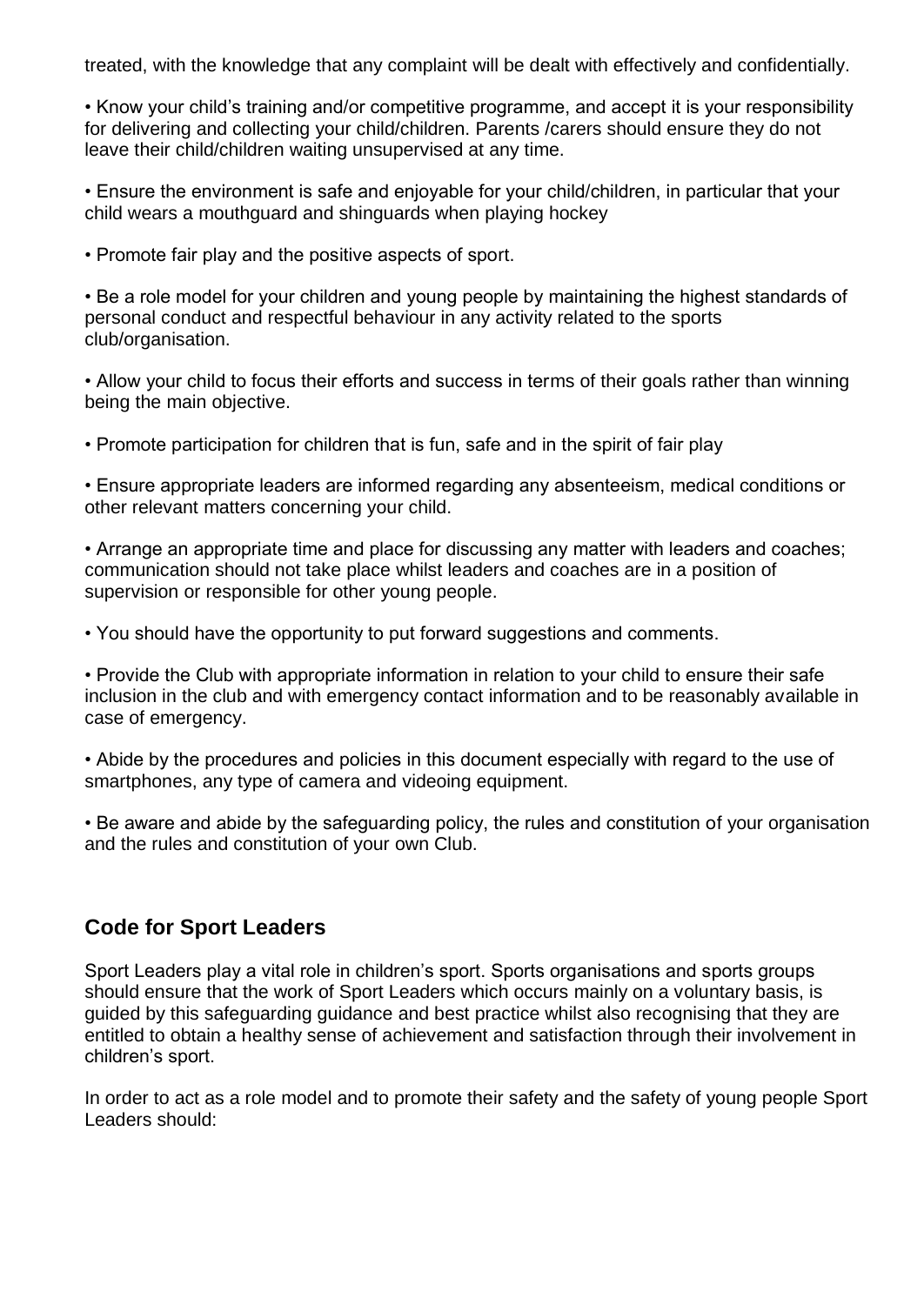#### **Create a safe and enjoyable environment for children by**:

- Planning and preparing appropriately and being positive during sessions.
- Making sure all levels of participation should be enjoyable and fun.
- Prioritising skill development and personal satisfaction over highly structured competition.
- Setting age appropriate and realistic goals.
- Avoiding favouritism each child will need attention according to their sporting needs.
- Praising and encouraging effort as well as results.
- Showing respect for all involved, children and adults.

#### **Recognise and ensure the welfare of children by:**

- Keeping attendance records.
- Not exposing a child to criticism, hostility or sarcasm.
- Never swearing at, ridiculing, shouting unnecessarily or arguing with a child.
- Being aware of a child's developmental needs and how a child may be psychologically or physically affected (if relevant for your role).
- Working in an open environment.
- Ensuring there is adequate supervision.
- Involving and updating parents, especially if a problem has arisen.
- Respecting a child's sensitivity.
- Never using physical punishment or force.
- Not using verbal or physical punishments or exclusion for mistakes.

#### **Additional Information:**

• Do not allow or engage in bullying behaviour, rough physical games, sexually provocative games, never allow or engage in inappropriate physical contact of any kind or make sexually suggestive comments about or to a child.

• Cooperate with the recommendations from medical and ancillary practitioners in the management of a child's medical or related problems. You may request a certificate of medical fitness to ensure safe continued participation. Coaches are **NOT** expected to take responsibility for managing Medical Conditions. That is the responsibility of the relevant parents.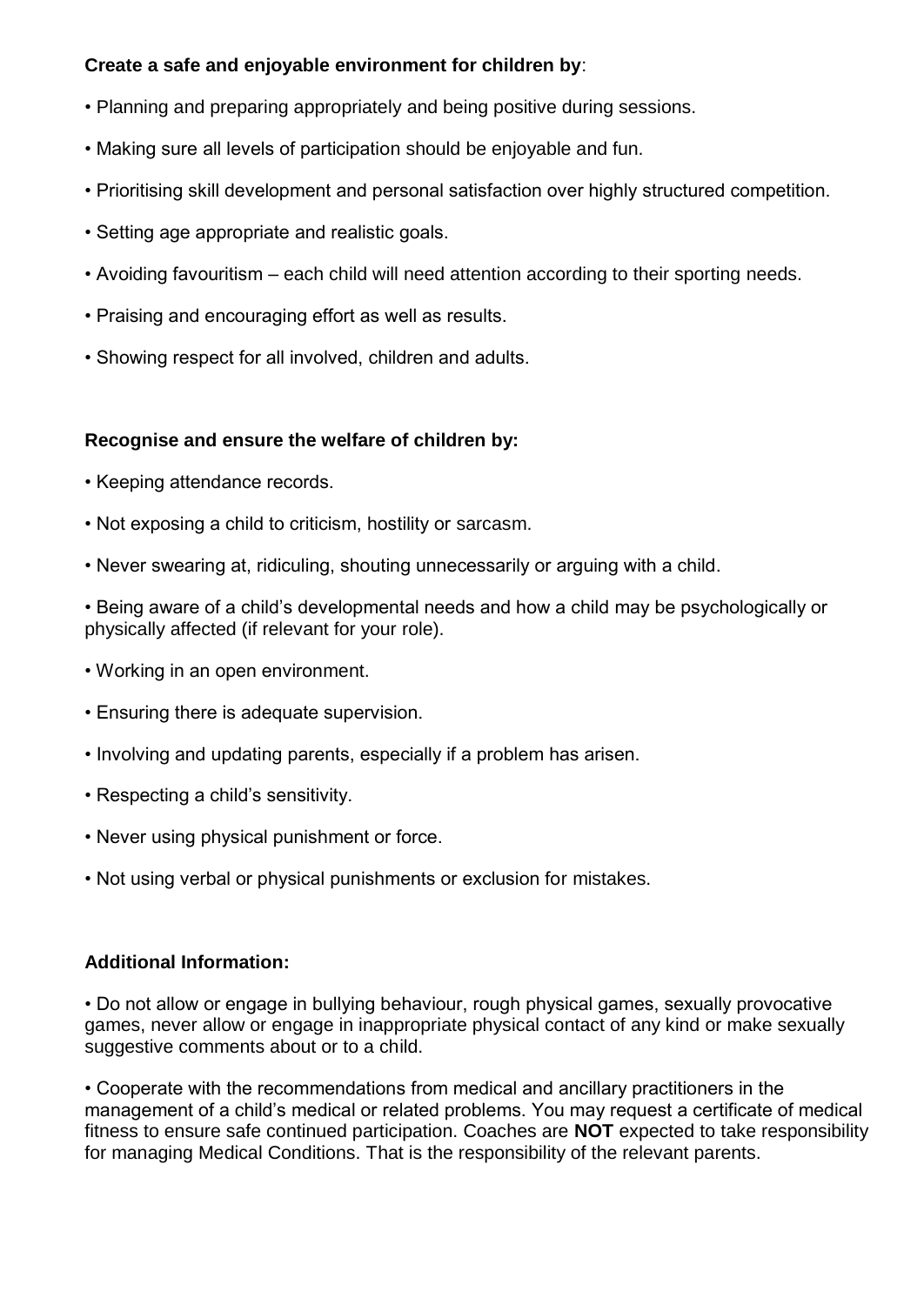• Avoid carrying out any medical testing or giving advice of a personal or medical nature if not qualified to do so or undertake any form of therapy (hypnosis etc.) in the training of children. Any such activity, if qualified, must only be with parent/guardian consent and the understanding of the child.

• Keep any information in relation to a child/young person of a personal or medical nature strictly confidential unless the welfare of the child requires the passing on of this information on a need to know basis.

• Never exert undue influence over a participant in order to obtain personal benefit or reward.

• Acknowledge the use of drugs, alcohol and tobacco is incompatible with a healthy approach to sporting activity and must be discouraged. Avoid the use of alcohol at all times whilst responsible for young people e.g. training sessions, events and on trips with young people

## **Code for Committee**

Athlone Hockey Club Committee should follow the points as below:

• Be familiar with the National Governing Bodies / Organisation and any Club rules.

• Within a Club ensure and approve the appointments of Club Children's Officers and a Designated Liaison Person. Inform all members of who the person is through your communication channel.

• Carry out your required duties for sports club/organisation understanding that the welfare of children is paramount.

#### **Follow the sports club/organisation policies & procedures so that all activities are in accordance with this document:**

- Create a safe environment for young people.
- Ensure the codes of conduct are in place for all involved.
- Provide adequate supervision for training sessions with attendance records being kept.
- Recruit volunteers /employees ensuring vetting and training is completed.
- Understand and implement the complaints and disciplinary procedures.